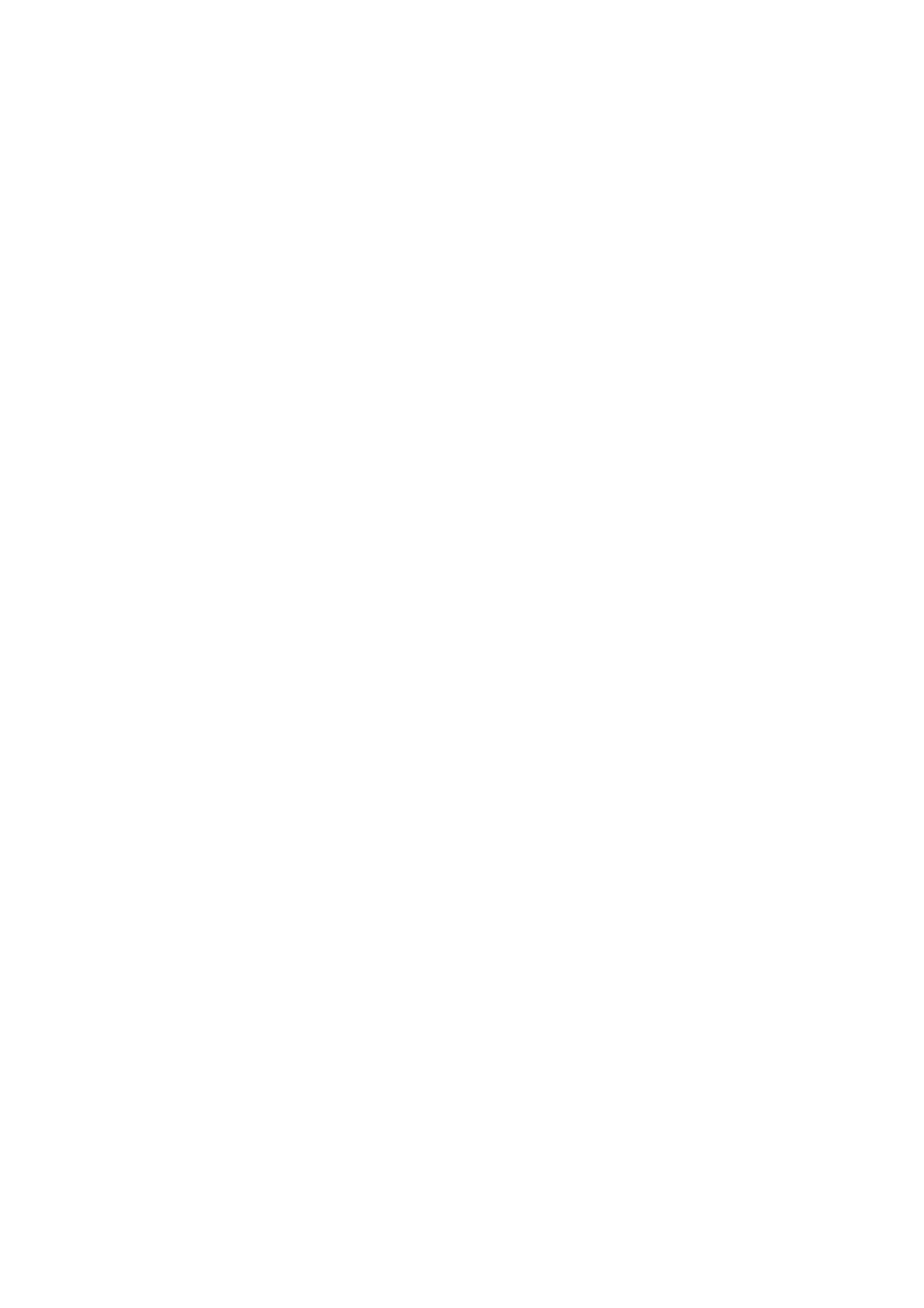## **Table of Contents**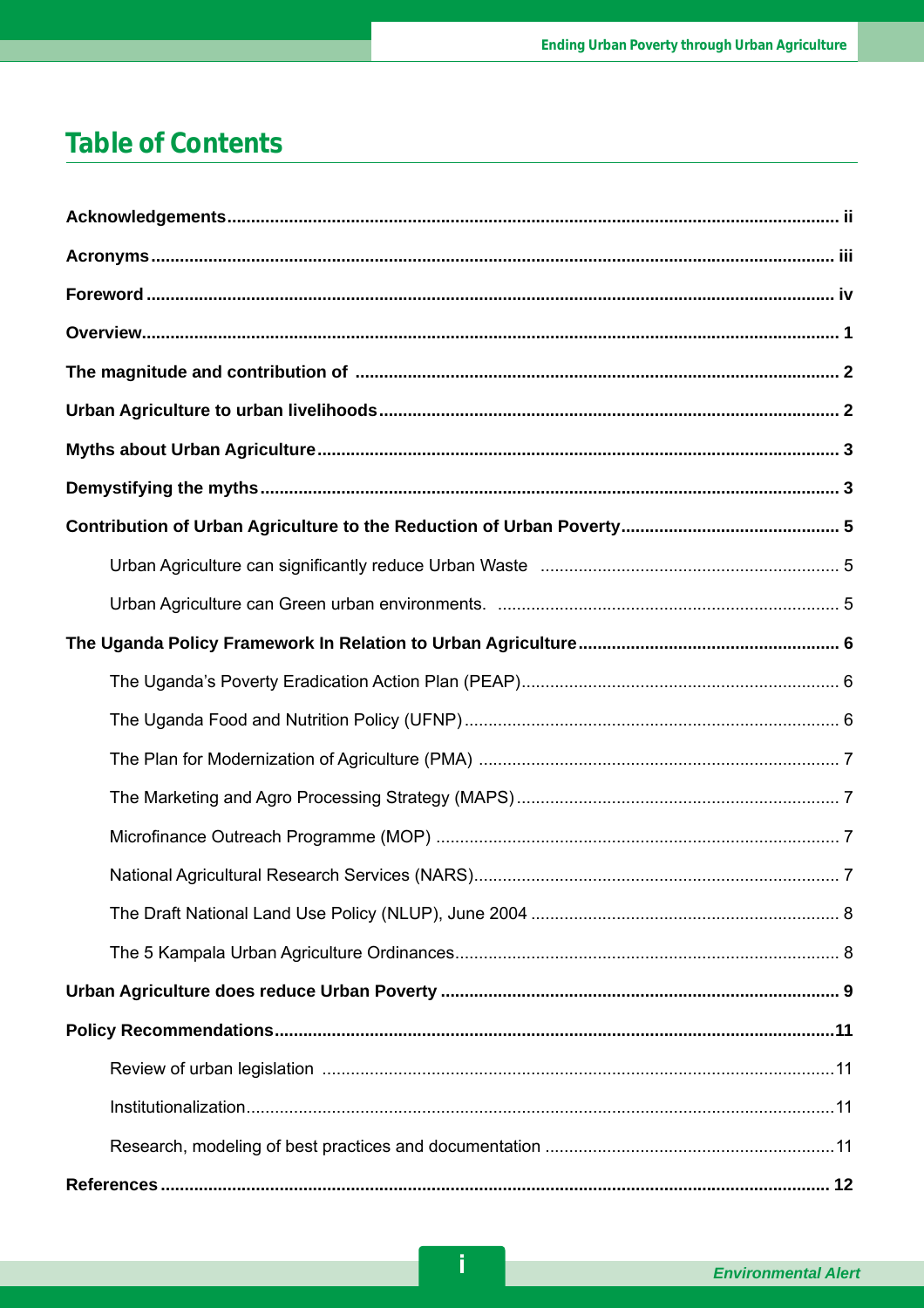## **Acknowledgements**

Invironmental Alert (EA) extends gratitude to all those who have played an active role in the development of this policy brief. Thanks to Ms Margaret Azuba who carried out an extensive study that has largely informed this development of this policy brief. Thanks to Ms Margaret Azuba who carried out an extensive study that has largely informed this policy brief; to the Ministry of Agriculture Animal Industry and Fisheries who have shown support for the institutionalization of Urban Agriculture in government programmes; to different practitioners of urban agriculture who were willing to release information about the practice; to EA staff and friends who have regularly reviewed this policy brief to ensure that is serves its purpose.

Gratitude is also extended to the Department for International Development (DFID) for enabling this policy brief to be published and widely disseminated and for the assistance rendered to EA in the execution of various activities.

It is envisioned that every recipient of this publication will find it useful in one way or the other. We hope that indeed the contribution of urban agriculture to reduction of urban poverty will be highly appreciated and that the recommendations made herein will be found to be quite viable. We specifically urge policy makers to re-inforce these recommendations.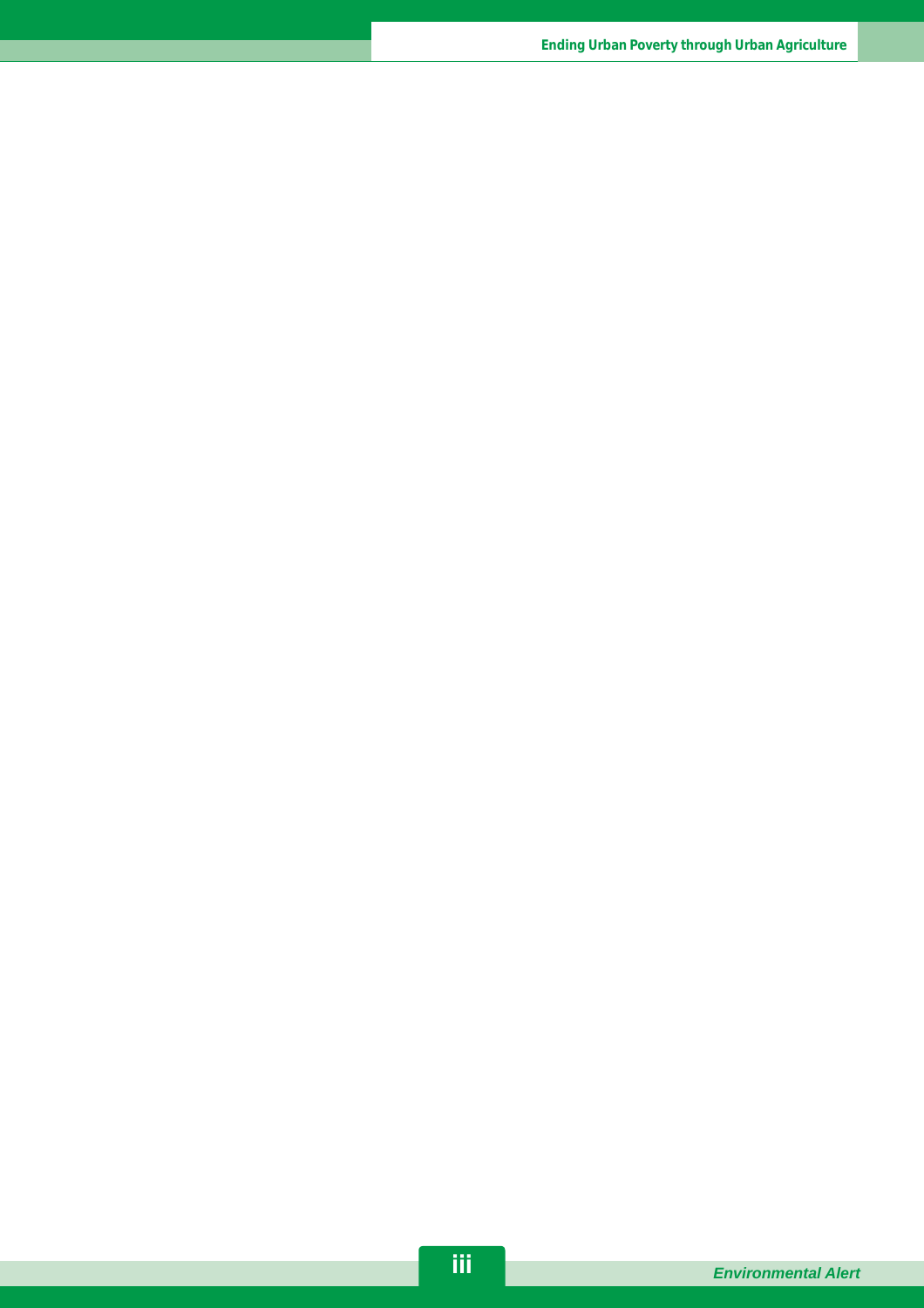## **Acronyms**

| <b>CAAs</b>  | <b>Community Agricultural Advisors</b>         |  |
|--------------|------------------------------------------------|--|
| <b>CBO</b>   | <b>Community Based Organisation</b>            |  |
| <b>DFID</b>  | Department for International Development       |  |
| <b>FAO</b>   | Food and Agriculture Organisation              |  |
| <b>KCC</b>   | Kampala City Council                           |  |
| <b>MAPS</b>  | Marketing and Agro Processing Strategy         |  |
| <b>MOP</b>   | Microfinance Outreach Programme                |  |
| <b>MTCS</b>  | <b>Medium Term Competitive Strategy</b>        |  |
| <b>NAADS</b> | <b>National Agricultural Advisory Services</b> |  |
| <b>NARS</b>  | <b>National Agricultural Research Services</b> |  |
| <b>NUSAF</b> | Northern Uganda Social Action Fund             |  |
| <b>PAF</b>   | <b>Poverty Action Fund</b>                     |  |
| <b>PEAP</b>  | Poverty Eradication Action Plan                |  |
| <b>PMA</b>   | Plan for Modernisation of Agriculture          |  |
| <b>SAPs</b>  | <b>Structural Adjustment Programmes</b>        |  |
| <b>UA</b>    | <b>Urban Agriculture</b>                       |  |
| <b>UFNP</b>  | <b>Uganda Food and Nutrition Policy</b>        |  |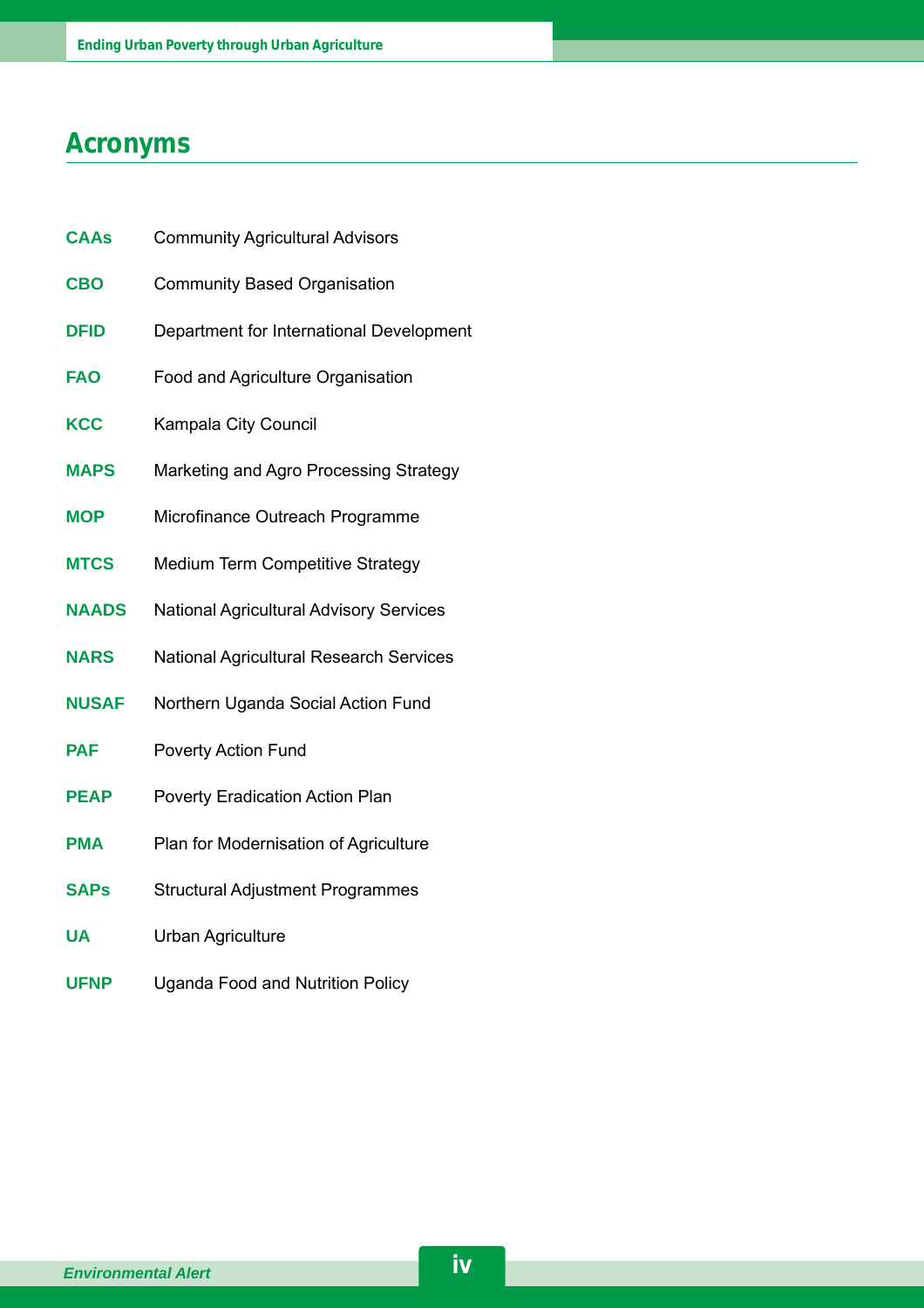## **Foreword**

rban Agriculture is practiced worldwide in cities of developed and developing countries alike. The contributions of urban agriculture to urban food security, urban economy and city ecology that have been identified by the urban agriculture practitioners from various parts of the world cannot be underestimated.

Environmental Alert is convinced that urban agriculture does reduce urban poverty. Studies undertaken have pointed to the fact that through urban agriculture urban household incomes have improved, employment has been provided for many, market access for produce is available and that livelihoods can improve. Environmental Alert therefore is in support of the promotion of urban agriculture and strongly proposes its institutionalization in national agricultural policies and frameworks.

Within the Ugandan context, urban agriculture needs to be recognized as a viable option for poverty eradication within the PEAP and PMA development frameworks considering her contribution to urban peoples' livelihoods in terms of food security, income, employment, social networks and urban environment management.

Analyses of current trends regarding urban food systems reveal that, in order to achieve food security for the urban poor, a sole reliance on food produced in rural areas is insufficient. For example, studies indicate that in Kampala over 50% of total food consumption in low-income households is produced within the city. It is therefore necessary for cities to develop plans to enhance urban and peri-urban food production, and to diversify away from the present reliance on the highly capitalised and energy-consuming "supermarket" model, based on the external supply of foodstuffs.

**To be food secure all people must have constant supply of and access to a reliable and sufficient quantity and quality of food that allows them to lead healthy and active lives.**

According to the State of Uganda Population Report 2007, 31% of Ugandaís population leaves below the poverty line (2006 statistics). Urban agriculture continues to play an important role in reducing the number of people living in abject poverty as exemplified in this policy brief. We are certain that with more recognition of the role of urban agriculture in reducing urban poverty many a reader of this policy brief will support the recommendations made herein to promote the activity in support of government programmes to eradicate poverty from the country in pursuit of the Millennium Development Goals and for the betterment of urban populations in Uganda.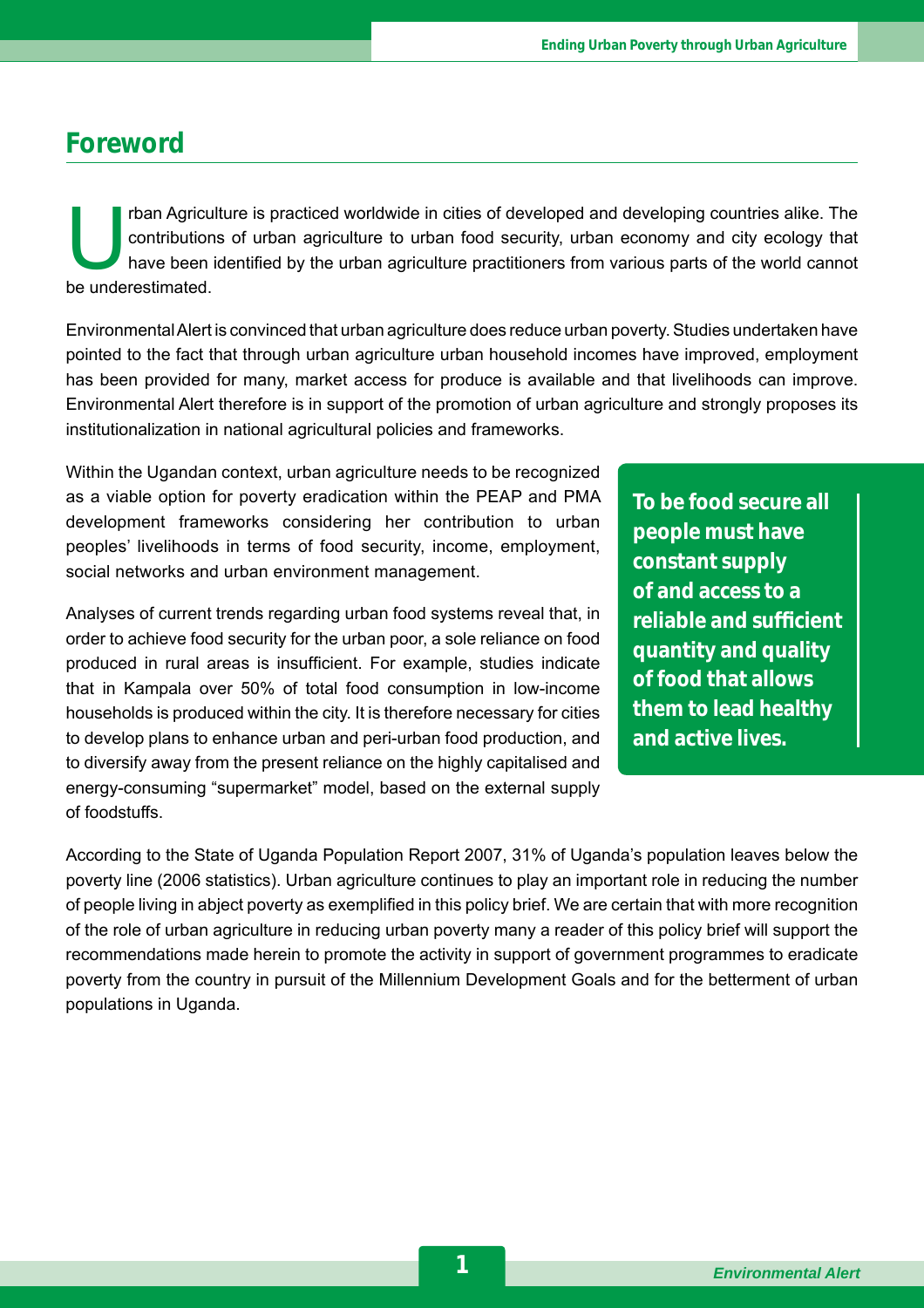# **AGGGGGGG**

## **The magnitude and contribution of Urban Agriculture to urban livelihoods**

- **70%** of poultry products, **45%** of vegetables and **91%** of mushrooms consumed in the city are produced by urban farmers; and **20%** of households recycle and utilize biodegradable domestic waste in Kampala (Muwanga 2001)
- **50%** of urban households supplement their incomes through urban & peri-urban agriculture (UPA)
- 80% of the farming population in Kampala is involved in urban agriculture, have back yard kitchen garden (crop production) and **75%** of these are women. (Muwanga 2001)
- 40% of the food consumed in Kampala was produced within city boundaries (Maxwell 1995)
- **70%** of all the food consumed in Mbale municipality, **60%** in Mbarara Municipality and **60%** in Lira Municipality come from urban farming. The study also established that **56.3%** of farmers recycle organic waste for various purposes: livestock feeds, compost among others (EA study, 2006)

**80% of the farming population in Kampala is involved in urban agriculture, have back yard kitchen garden (crop production) and 75% of these are women. (Muwanga 2001)**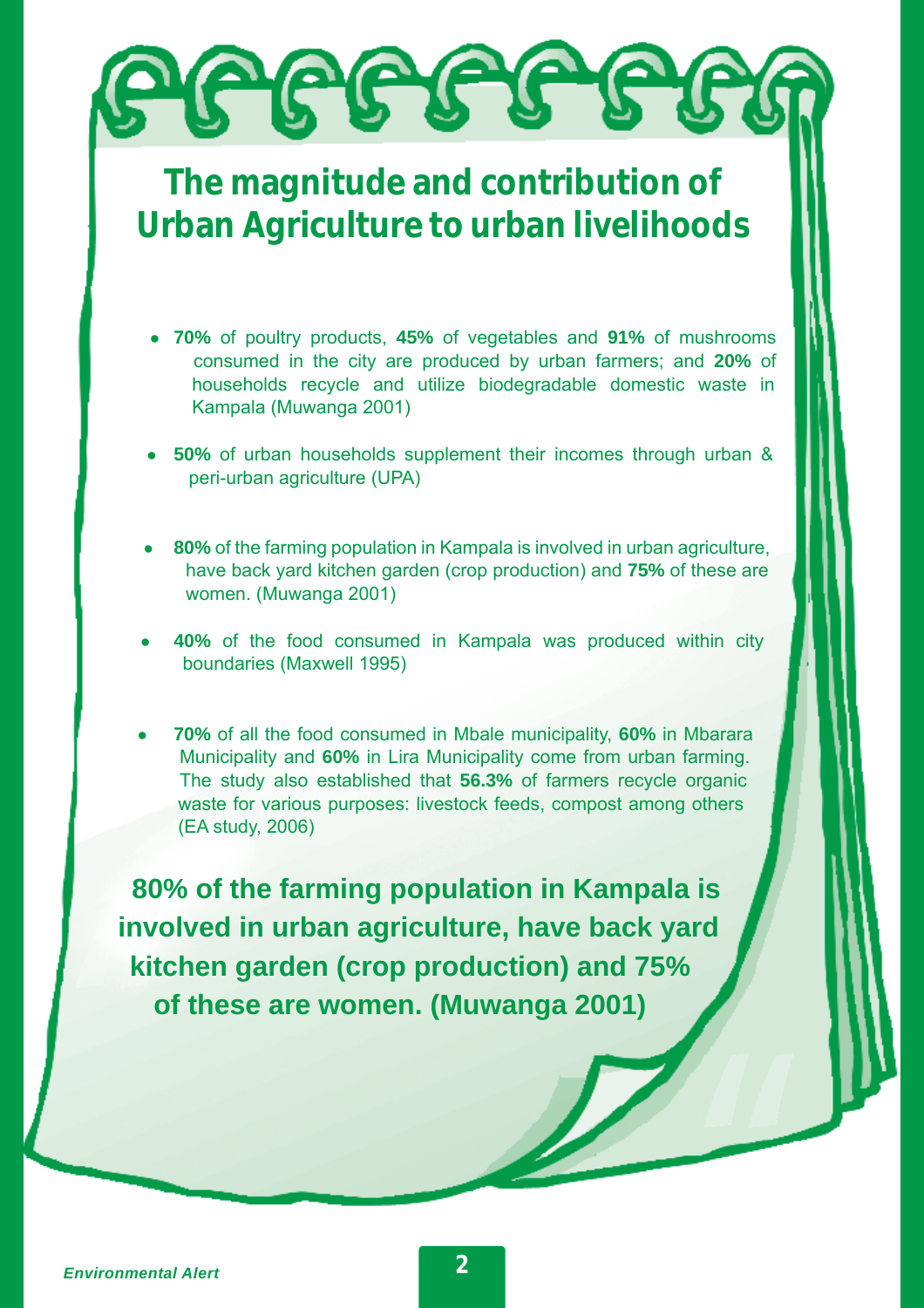## **Overview**

ganda's urban population currently stands at 3.7 million out of a total population of 28.4 million (State of Uganda Population Report 2007). In Uganda, the Local Government Act 2002 gazetted certain areas as urban and made (State of Uganda Population Report 2007). In Uganda, the Local Government Act 2002 gazetted or town councils, making a total of 75 urban areas irrespective of the population concentration. (ibid). All district headquarters are urban areas by law because they are located in town councils and all town councils are urban areas.

In Uganda, urban poverty constitutes 18% compared to 45% for the rural. Urban poverty In Uganda rose from 9.6% in 2000 to 12.2% in 2002/3 (Ministry Of Finance, Planning & Economic Development, Government of Uganda, 2004). The PEAP attributes urban poverty, to rural urban migration, and hence the solution lies in "making the conditions in rural areas better". The United Nations Human Settlements Programme (UN-HABITAT) projects that urban areas will be home to two-thirds of the world's population. Also the Food and Agricultural Organisation (FAO) predicts that the provision of adequate and safe food supplies for urban inhabitants will be the major challenges of the "Century of Cities". As such, the contribution and magnitude of (peri) urban agriculture to urban livelihoods and thus in alleviating poverty cannot be underscored.

To be food secure all people must have constant supply of and access to a reliable and sufficient quantity and quality of food that allows them to lead healthy and active lives. As a basic fundamental human right, adequacy of food implies physical and economic access by all categories, at all times, to adequate food in ways consistent with human dignity.

UA is one of the key strategies that works and ably actualizes this right to food for the urban poor communities engaged in it.

UA produces, processes, markets food and other products, on land and water in urban and peri-urban areas, applying intensive production methods, and (re) using natural resources and urban wastes, to yield a diversity of crops and livestock. Although it is appreciated, its significance in addressing poverty has been undermined in terms of legislation and financing in national plans

With the current trends in global demographic shifts urban agriculture is no



longer a coping mechanism *Vegetable production in a food tower garden (space confined technology)*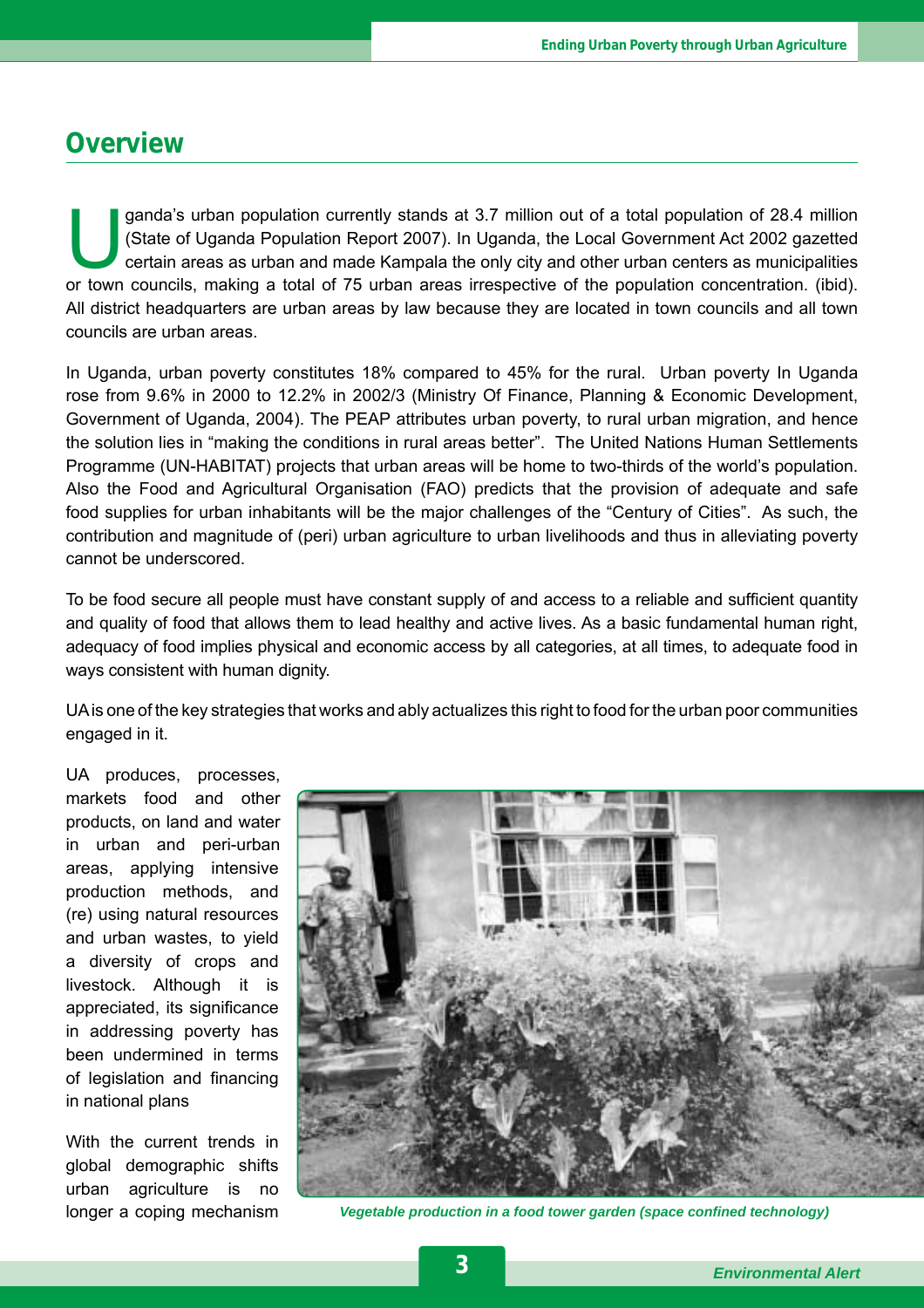by the urban poor but indeed a viable economic activity calling for investment prioritization.

This policy brief calls for an understanding of the magnitude and importance of UA in order to direct actions for national development in light of urban land use planning within a balanced urban ecosystem. It thus recommends:

- Institutionalization at all levels to include districts and municipalities borrowing from existing Urban agriculture Ordinances;
- Research and modeling for learning and up scaling best practices;
- Policy and legal frameworks reviews and updates as well as enforcement
- mechanisms.

**The practice of urban agriculture in Uganda dates back in the 1890s; was increasingly practiced in Kampala amidst constraining laws such as the public health and local government acts and bylaws which had not changed from colonial times.**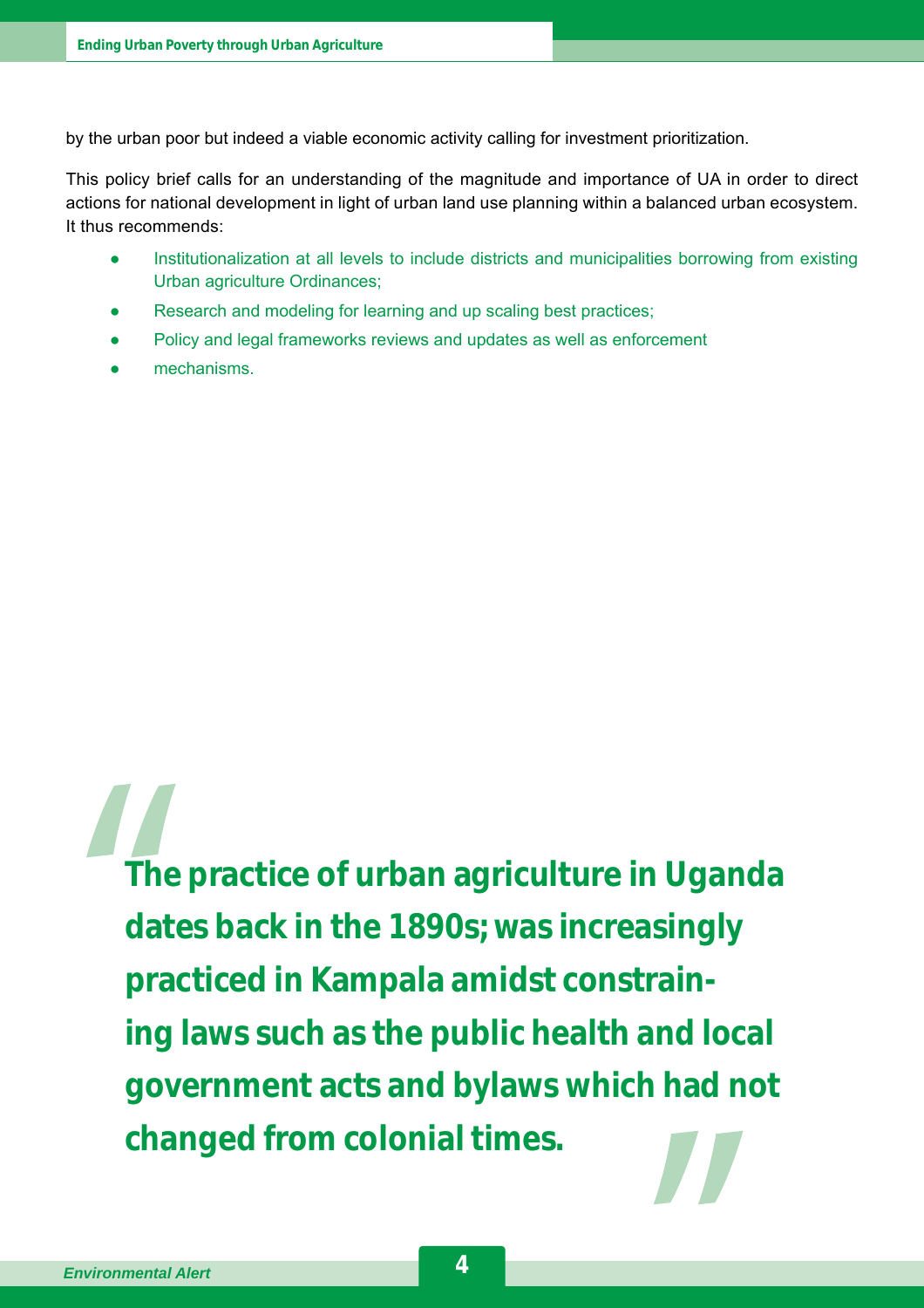## **Myths about Urban Agriculture**

There have been myths/negative perceptions associated with UA. Some believe that UA:

- increases health hazards (spread by mosquitoes, bugs, microorganisms, jiggers);
- increases the rate of physical car accidents;
- paves way for psychosocial hazards such as thefts, stress;
- is an environmental hazard (pollution, gaseous emissions, liquid and solid wastes);
- increases silting and blocking of roadside drainage channels.

## **Demystifying the myths**

**Tones of biodegradable organic wastes and waste water produced in cities, municipalities and town councils are capable of being turned into productive resource such as compost or animal feed.**

In an attempt to demystify the myths, Environmental Alert (EA) implemented a 5 year Urban Food Security and Nutrition Project in Makindye Division in the parishes of Buziga, Salaama, Bukasa, Gaba, Kabalagala and Kibuli. The project aimed at improving sustainable agriculture for increased food security, nutrition and childcare, incomes and environmental health. It benefited over 700 households and created a lot of impact in terms of improving the urban farming communities' livelihoods.

In the same project Environmental Alert worked with Kampala City Council (KCC) and other stakeholders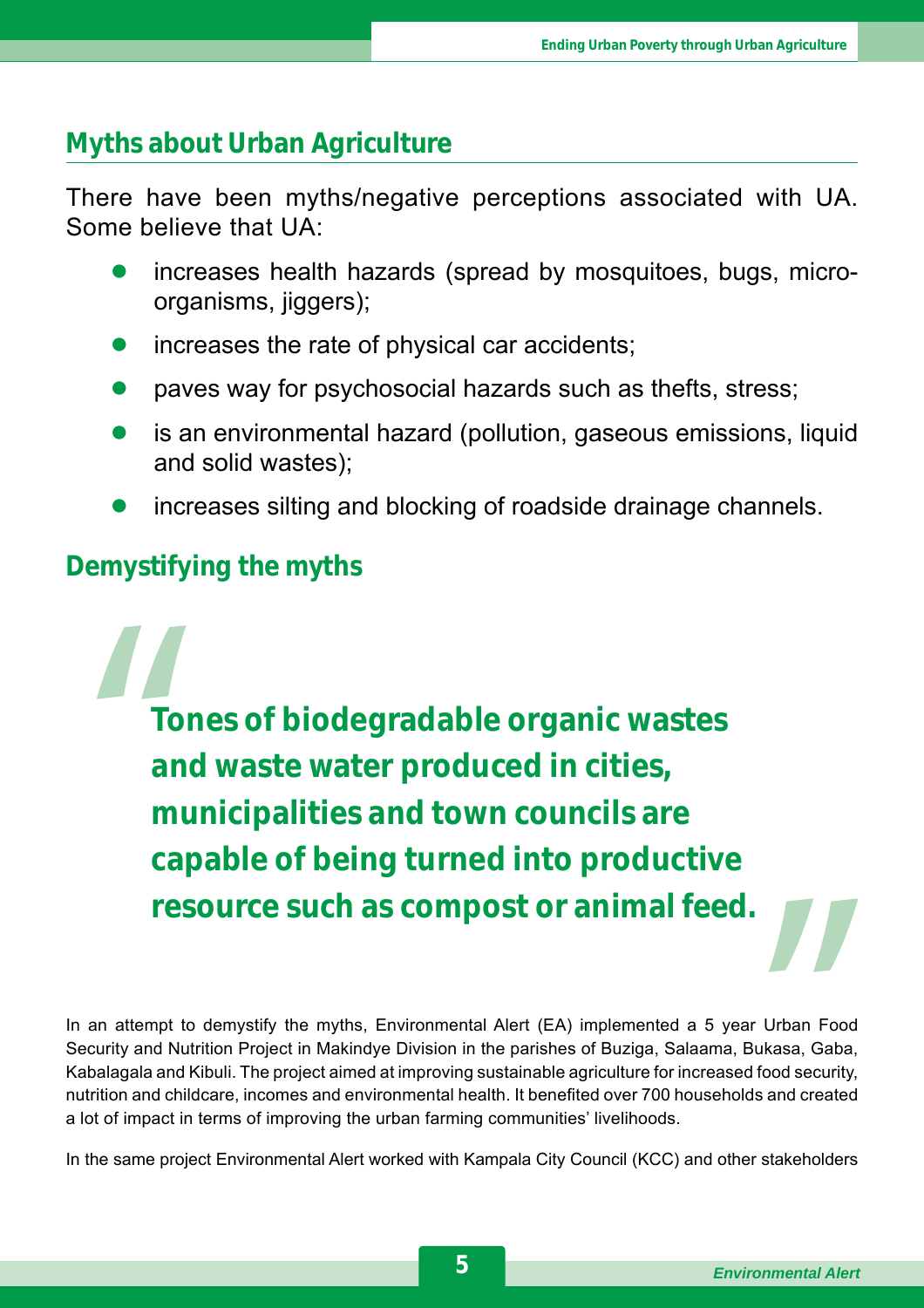to review and finalize Urban Agriculture Ordinances which were assented to by his worship the Mayor in May 2005. However, popularization and implem-entation of Urban Agriculture Ordinances is yet to be embarked on.

Furthermore, sustainable structures created during project implementation of Community Based Groups (CBOs) and Community Own Resource Persons like the Community Agricultural Advisors (CAAs) can play a critical role of quick dissemination and popularization of Urban Agriculture Ordinances in a more participatory and cost-effective way.

Urban agriculture complements rural agriculture in enhancing efficiency of the national food system in providing products whose timely demand rural based agriculture cannot supply easily (perishables). It not only releases rural lands for extensive export production but it is also integrated into the urban economic and ecological system to mitigate negative effects like organic waste as compost and urban wastewater for irrigation, direct links with urban consumers, and direct impacts on urban ecology (positive and negative).

The practice of urban agriculture in Uganda dates back in the 1890s; was increasingly practiced in Kampala amidst constraining laws such as the public health and local government acts and bylaws which had not changed from colonial times. These did not permit agriculture as a land use (Maxwell 1994). Urban land use planning and management often do not prioritise(peri) urban agriculture

**Pillar 2 of the PEAP: Enhances** for urban and include the included production,  $\frac{1}{2}$ labour, water, and  $\frac{1}{2}$  $\bf{compact}$  itiveness and income

as a legitimate or prirority land use.



*Poultry farming is highly practiced in urban and urban areas because of its high profits* 

Economic effects of the Structural Adjustment Programmes (SAPs) of the 1990s, Kampala city and other municipality dwellers increasingly relied on (peri) UA food production, mainly cassava, sweet potato, beans, maize, matoke and cocoyams. Livestock was diverse with poultry predominating (Maxwell 1994). Before then they relied on rural food supplies. These changes affected the routine urban societal functions pushing some City residents to resort to farming within the City, as one of the coping strategy (Prabha Khosia, 1993)

Urban agriculture in Kampala only became legal in 2005, when a set of five Ordinances to regulate and control urban and peri-urban agriculture activities in Kampala city were approved by the Ministry of local government and assented to by his worship the Mayor of Kampala City. This was through a process that started in 2000 by Environmental Alert in collaboration with Kampala City Council and other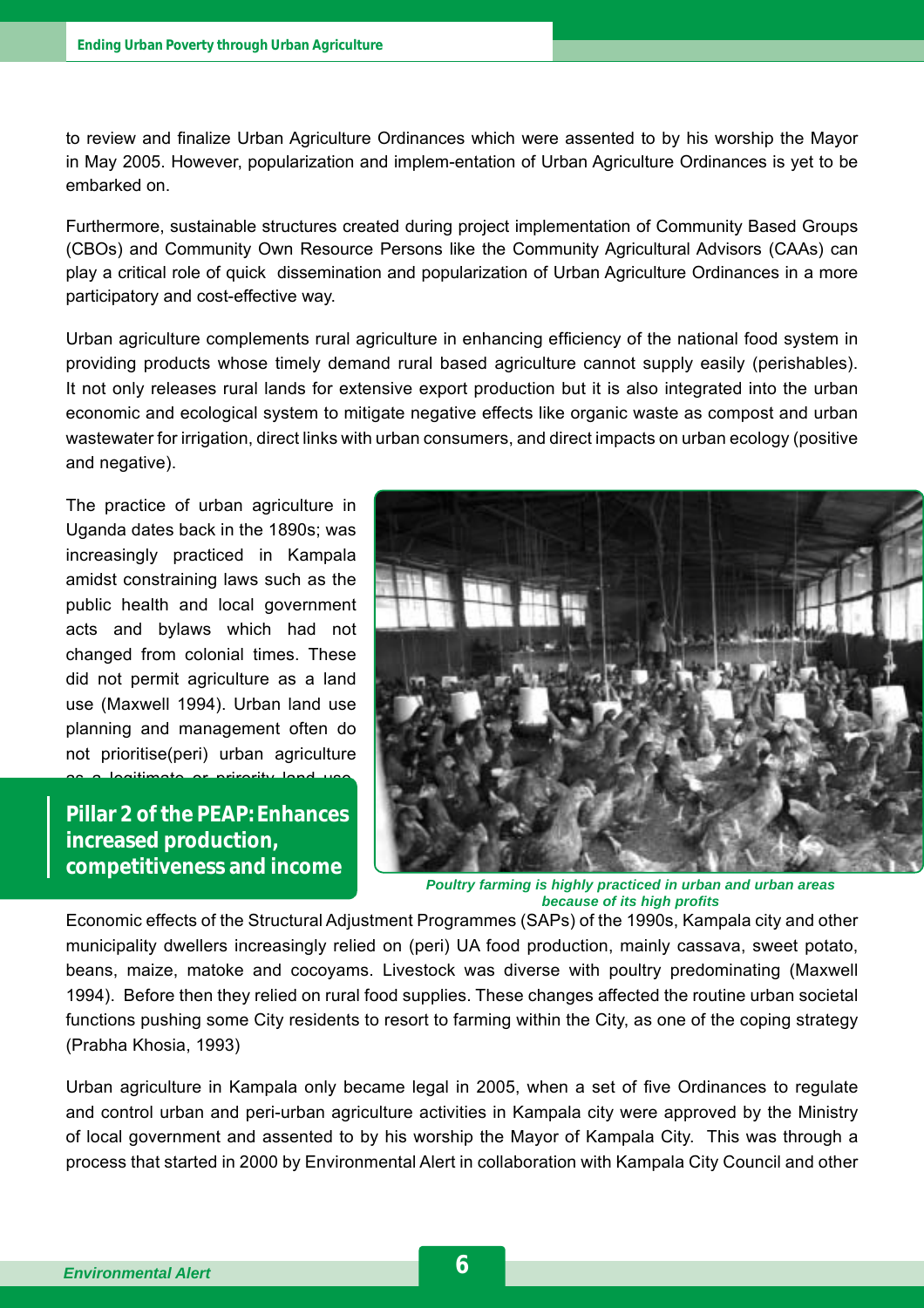stakeholders.

**The PMA consultations were carried out in rural areas in the districts where farmers reside. No consultations were done in urban places because the assumption was that no farming activities were expected to be taking place in urban areas.**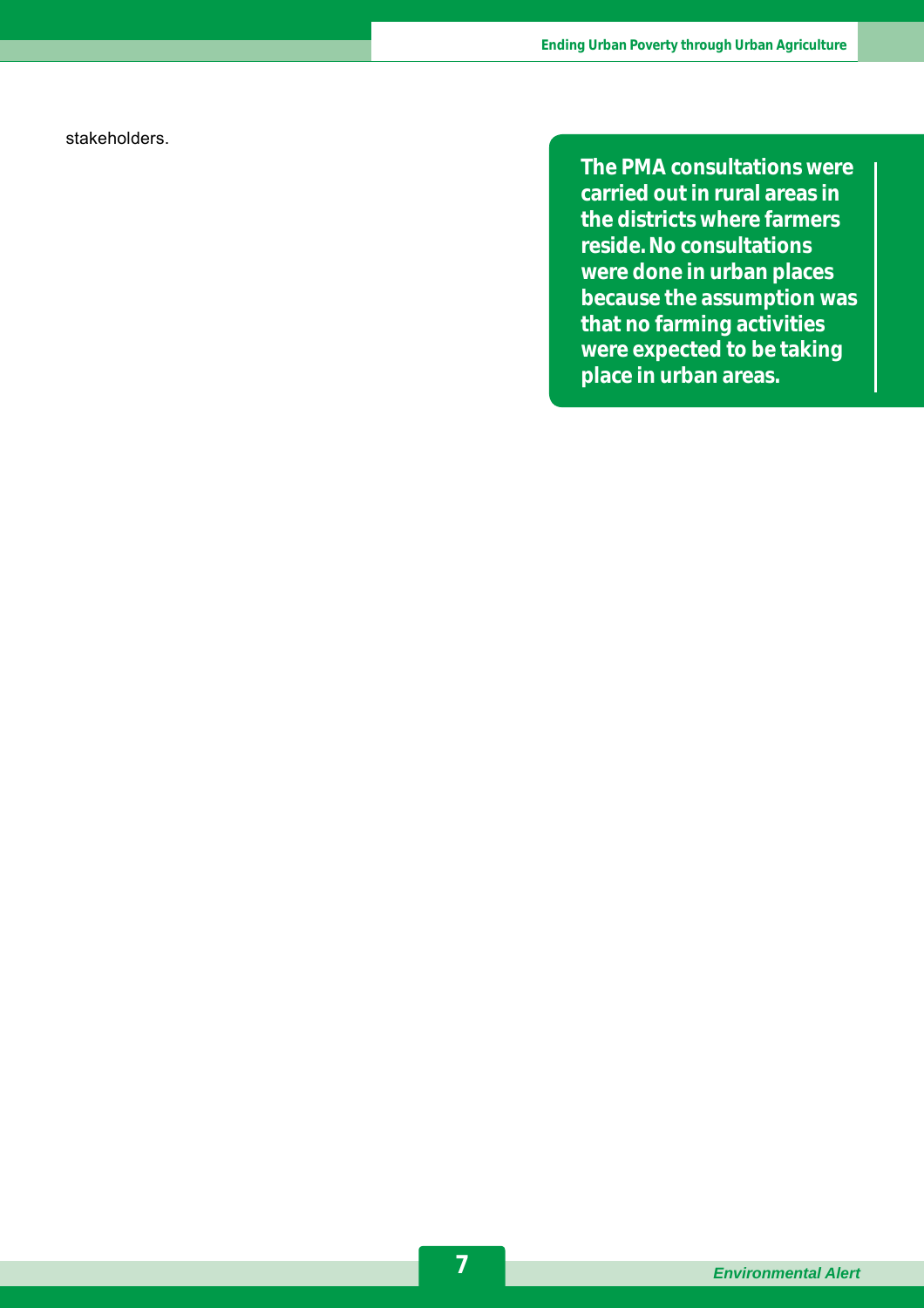## **CONTRIBUTION OF URBAN AGRICULTURE TO THE REDUCTION OF URBAN POVERTY**

UA products particularly from agro-enterprises serve as a source of income for the urban poor in addition to addressing their food needs. In order to ensure sustained and quality production, establishment of sustainable community structures is very critical.

Urban Agriculture can be organized by zoning the activities Urban Agriculture Ordinances provide for guiding, controlling, regulating and legalizing urban agriculture activities in the city to ensure more orderly, organized, highly productive, profitable and environmentally friendly agriculture. Ordinances clearly specify permitted agricultural activities in designated zones of the city and space confined agriculture.

#### **Urban Agriculture can significantly reduce Urban Waste**

Tones of biodegradable organic wastes and waste water produced in cities, municipalities and town councils are capable of being turned into productive resource such as compost or animal feed. UA therefore plays an important role in balancing up urban ecosystems in the urban environmental management system.

#### **Urban Agriculture can Green urban environments.**

Direct open spaces can be turned into green zones while buffer and reserve zones are kept free of housing, with positive impacts on the micro-climate (shade, temperature, sequestration of carbon dioxide). Floriculture and Urban forestry play a critical role of beautifying the city and improving the general environment.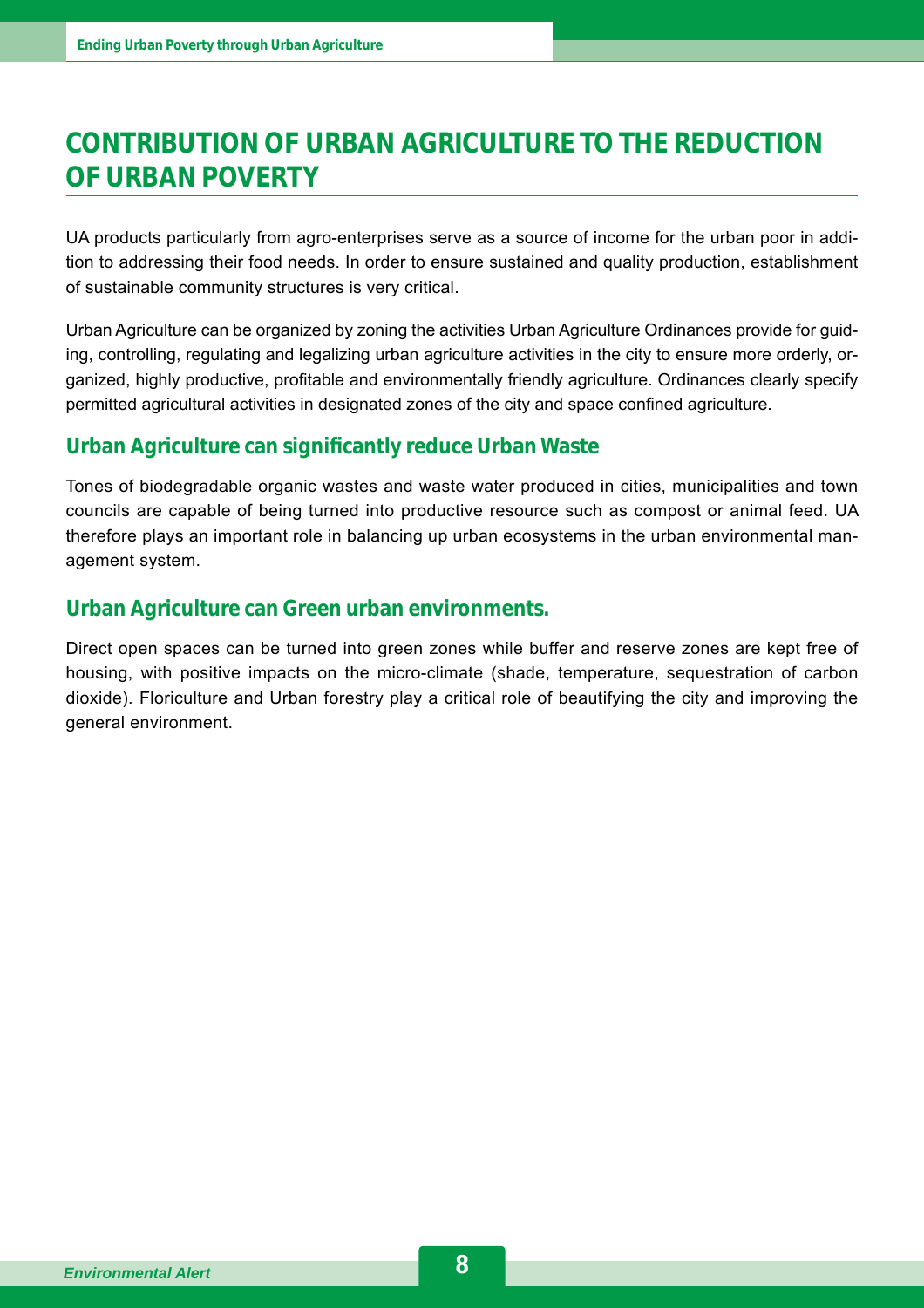## **THE UGANDA POLICY FRAMEWORK IN RELATION TO URBAN AGRICULTURE**

#### **The Uganda's Poverty Eradication Action Plan (PEAP)**

The PEAP provides an over-arching framework to guide public action to eradicate poverty but it is limited on the following in relation to UA:

- a) The PEAP attempts to explain the reason for urban poverty and attributes it to rural urban migration. The proposed solutions focus on "making the conditions in rural areas better". UA is not fronted as one of the ways of mitigating urban poverty yet is does contribute heavily to improved living conditions of urban populations.
- b) The PEAP priorities and strategic approaches do not include UA. The contextual analysis that was used to inform the PEAP did not assess the livelihood strategies of the urban poor thus limiting any inclusion of UA in the plan.
- c) Pillar two which would address issues of UA does not do so. It focuses on government actions to promote production, competitiveness and incomes and these are guided by other policy frameworks which say very little or nothing about promoting UA.1

#### **The Hidden Treasure of UA in Lira Municipality**

*Mr. Otema Moses is a student of Amugu Technical School in Lira Municipality. He lives with his sister on a small piece of land. Moses rents a room in Lumumba Zone in the Peri urban area of Lira Municipality. Mr. Otema admired the vacant land owned by his landlord of about 1 acre. He requested for permission to temporarily use some of it for farming purposes. The landlord allowed him to use less than ¼ acre of that land around his home. Mr. Otema currently grows pumpkins, okra, beans, 'Malakwang', cassava, mangoes and maintains the existing wood trees. Moses says that he has benefi ted from UA because it has reduced his household food costs, keeps the landlord's compound clean, and also earns income from selling some of the produce. Moses gave an estimate of yields from the UA enterprises during the previous season as;-*

| $100,000/$ = |
|--------------|
| 8,640/       |
| $8,000/$ =   |
| $60,000/$ =  |
|              |

*Otema saves approximately 176,000/= per season (approximately 30,000/= per month) by consuming food from his garden. His major challenge however, is to share the time he has, between maintaining his gardens and studies, since some seasons require a lot of garden time.*

#### **The Uganda Food and Nutrition Policy (UFNP)**

The Uganda Food and Nutrition Policy was formulated within the context of the overall national development policy objective of eradicating poverty as spelt out in the PEAP. The guiding principles of the Uganda Food and Nutrition Policy (UFNP) include; adequate food is a human right; food is treated as a national strategic

<sup>1</sup> These other policy frameworks include the Plan for Modernisation of Agriculture (PMA), Medium Term Competitiveness strategy (MTCS) and Strategic Exports Programme (SEP).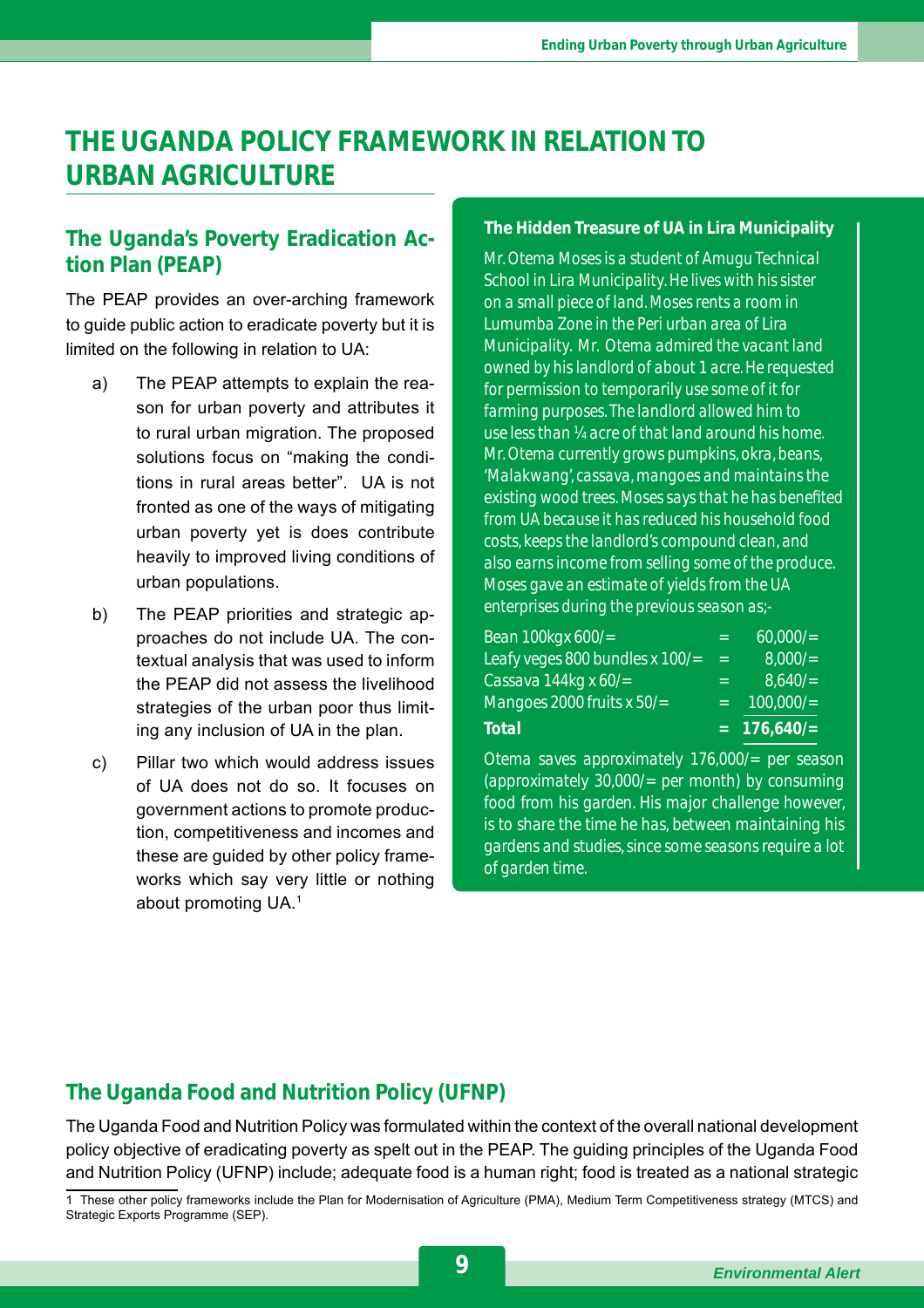resource; the cross-cutting nature of issues of food and nutrition as they affect men, women and children; strategies for responding to food and nutrition concerns at all levels and; the needs of all vulnerable groups being integral to all components of the policy.

The main gap concerning this policy is implementation. There are no specific interventions designed to address the factors causing nutritional vulnerability among the urban poor.

#### **The Plan for Modernization of Agriculture (PMA)**

The PMA is a holistic strategic framework for eradicating poverty through multi-sectoral interventions. It is aimed at transforming subsistence farmers into market oriented commercial producers. It is an outcome-focused set of principles upon which intra and inter-sectoral policies and investment plans can be developed at both the central and local government levels.

The consultative processes that have informed the PMA priority areas for increased agricultural production have also been rural biased, leaving out the needs of urban poor farmers.

#### **The Marketing and Agro Processing Strategy (MAPS)**

MAPS facilitate market access for the rural poor and all services are directed to rural areas. This strategy was designed to contribute both to the vision and to the mission of PMA. The PMA recognises that improved market access is a key condition for the transformation of the sector from subsistence to commercial production. The purpose of the Strategy is therefore for small-scale farmers to be able to benefit from efficient markets and local-level value-addition. The gap is in the fact that it is rural and not urban based thereby completely ignoring UA.

#### **Microfinance Outreach Programme (MOP)**

One of PMA priority areas is "rural finance". In order to meet the aspiration and objectives of the PMA, the long-run vision for the rural finance intervention has emerged as "an efficient nationally integrated system of financial institutions and intermediaries capable of accomplishing financial intermediation in rural sectors".

The mission for achieving the above vision has therefore been formulated as "to put in place a system and institutional arrangements that will ensure increased availability of market- based rural financial services in Uganda on sustainable basis". The gap in MOPS in relation to urban agriculture: Access to credit is not for urban agriculture. Its main focus is on outreach of rural finance.

#### **National Agricultural Research Services (NARS)**

NARS is made up of entities (institutions, individuals) that undertake and or deliver agricultural research services. These services range from simple experiments for learning to systematic, intensive scientific investigation into increasingly complex issues of phenomena. In consonance with the vision and guiding principles of the PMA the vision that guides the NARS policy is A market responsive, client oriented and demand driven national agricultural research system comprising public and private institutions working in tandem for the sustainable economic growth of Uganda.

Following the review of the National Agricultural System (NARS) under PMA, the NARS policy was formulated in 2003 and the NARS Bill passed by parliament in 2005. Dissemination and uptake through the NAADS structures, though effective links between NARS and NAADS are not yet established. This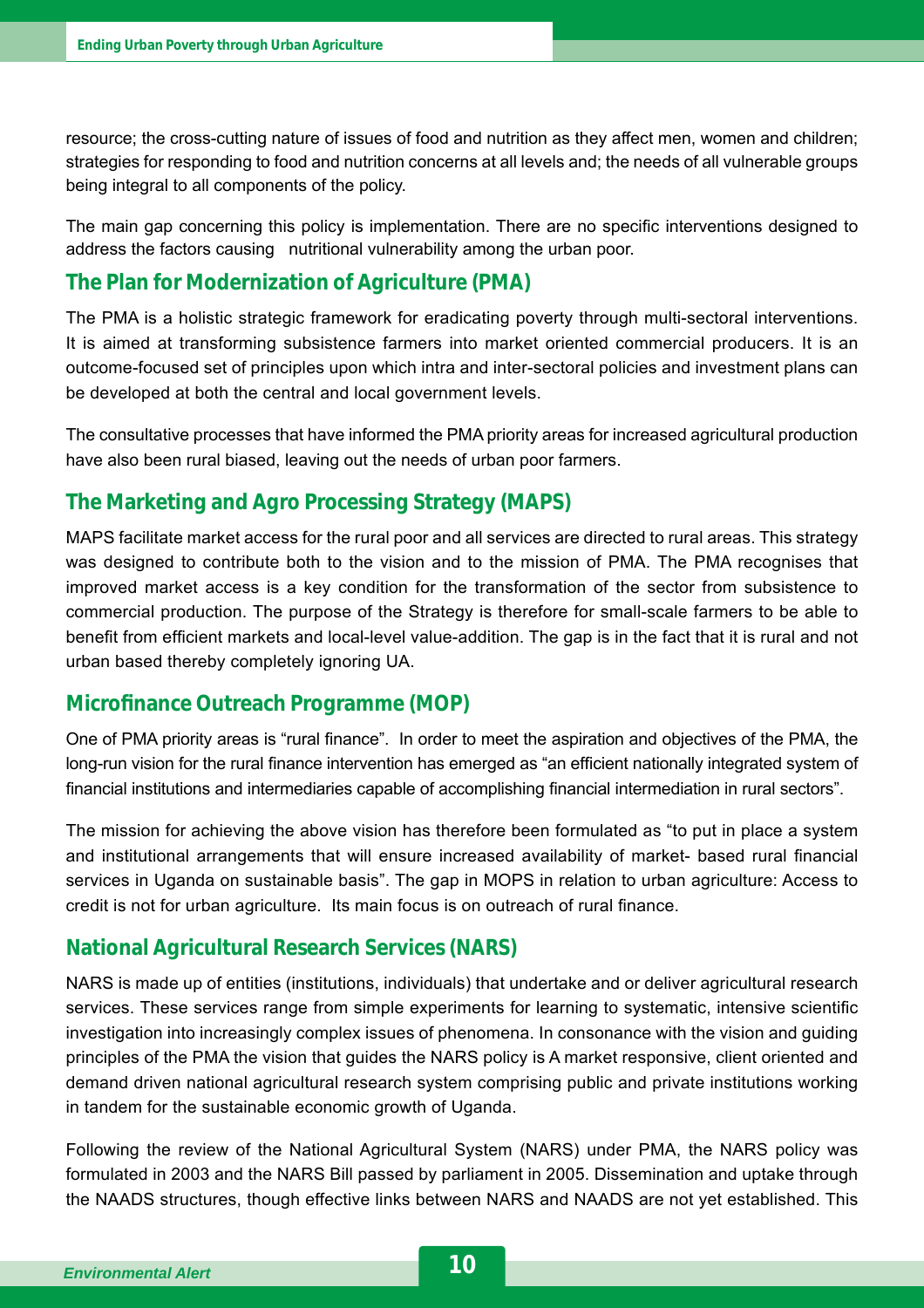linkage of NARS to NAADS implies that urban farmers will only start reaping real benefits from NARS only when the NAADS targets urban agriculture.

#### **The Draft National Land Use Policy (NLUP), June 2004**

The draft NLUP generally recognizes urban agriculture and identifies limitations in the land use planning that need to be addressed in order to ensure sustainable utilization of natural resources for social economic development. The remaining challenge is to finalize the policy and incorporate its implementation into the national budget priorities.

#### **The 5 Kampala Urban Agriculture Ordinances**

#### **The Local Governments (Kampala City Council) (Urban Agriculture) Ordinance, 2006**

This Ordinance addresses general issues surrounding growing crops and keeping livestock within the jurisdiction of Kampala City Council. Additional ordinances have been drafted to address the keeping of livestock as well as the processing and selling of meat, milk, and fish in greater detail. Anyone engaging in UA must obtain a permit and license from Council. The UA Ordinance regulates where urban agriculture activities may take place within the City; what is permissible with regards to the use of pesticides, herbicides, and fungicides; and regulations for the processing of food and beverages.

#### **The Local Governments (Kampala City Council) (Livestock & Companion Animal) Ordinance, 2006**

Livestock keeping is a part of urban agriculture. Keeping animals in the City creates more risks to health than in the countryside because animals, and their wastes, are in close proximity to many people. This ordinance governs the keeping of all animals that are kept for food production and income as well as animals that are kept as companions. It aims to keep things clean and well organized with animals within the City.

#### **The Local Governments (Kampala City Council) (Meat) Ordinance, 2006**

The slaughtering of animals, transport, processing and marketing of meat in urban areas are related to urban agriculture. Meat and meat products are highly perishable as a form of food and need careful handling to protect peopleís health. The Kampala City Council will, therefore, document and regulate slaughterhouses and butchers within the jurisdiction of the City Council of Kampala as well as transporters of meat, both artisanal and industrial, to the benefit of residents and the city population in general.

#### **The Local Governments (Kampala City Council) (Milk) Ordinance, 2006**

The sale of milk and milk products are related to urban agriculture. Milk is a highly perishable form of food and needs careful handling to protect people's health. This Ordinance will, therefore, regulate permits and licenses for dairies, establish standards for milk and milk products, and prevent the spread of disease to the benefit of residents and the city population in general.

#### **The Local Governments (Kampala City Council) (Fish) Ordinance, 2006**

The farming, capture, handling, processing and marketing of fi sh in urban areas are part of urban agriculture. Fish are a highly perishable form of food and require careful handling to protect people's health. This Ordinance will, therefore, regulate anyone dealing with fish and fish products as a business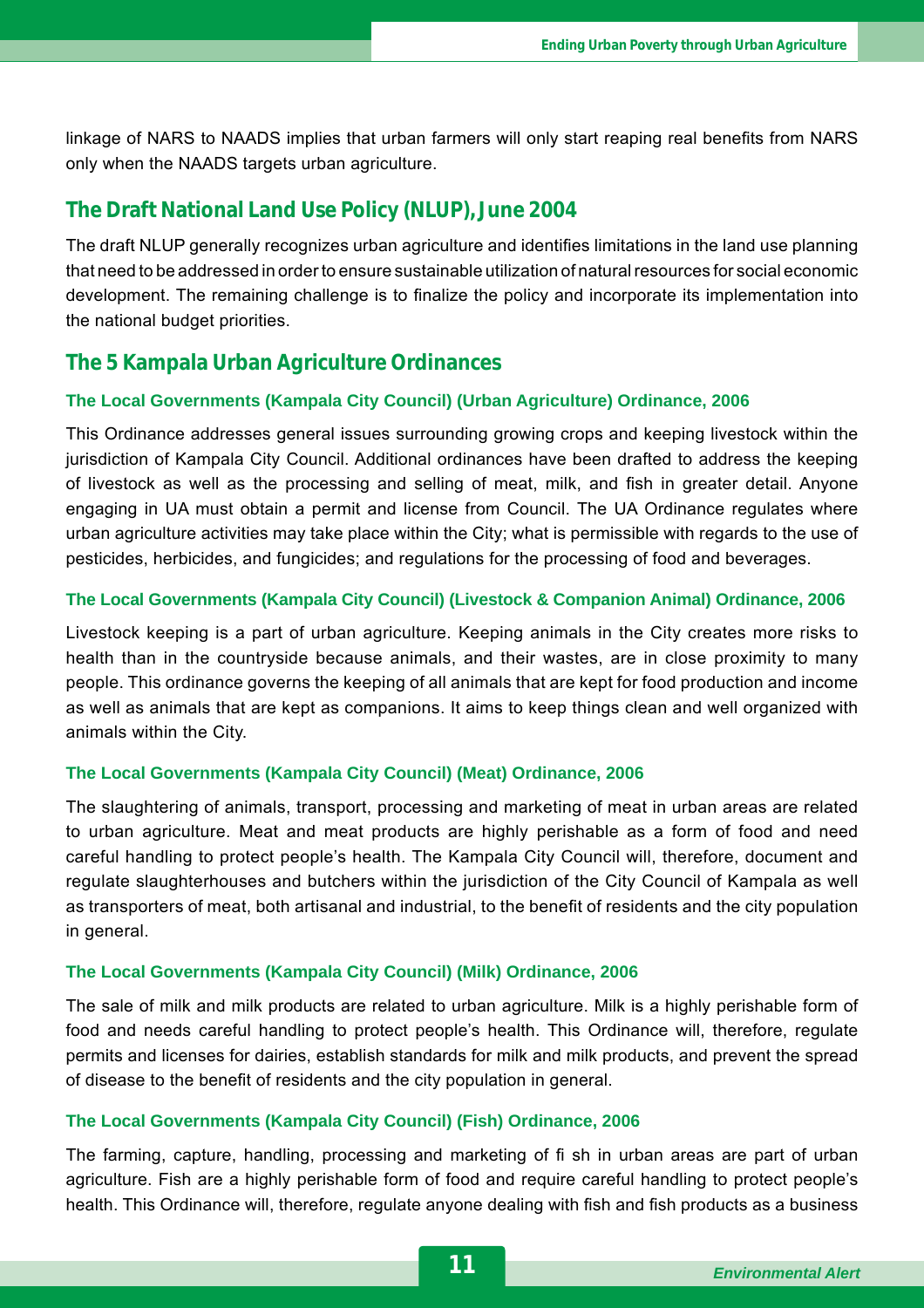(e.g., fish farmer, fisher-man, fish monger, or transporter). This will be accomplished through the issue of permits and licenses, the enforcement of standards for fish processing and selling premises, and regulations for fish drying and packaging.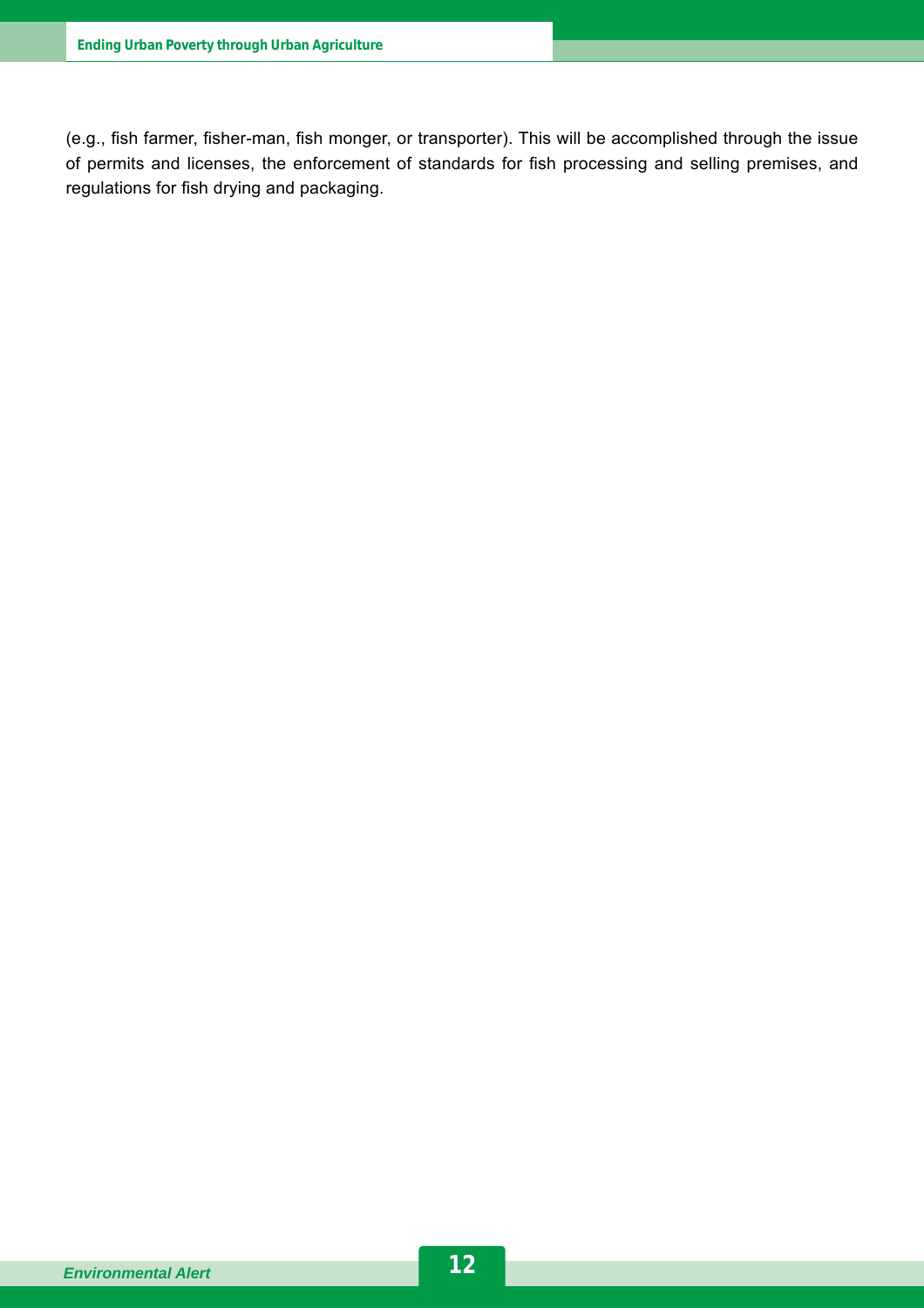### **List of information materials published by Environmental Alert available on request**

| <b>Title</b>                                              | Type of publication |
|-----------------------------------------------------------|---------------------|
| Say No to mabira forest give-away. Talk to your leader    | <b>Sticker</b>      |
| Say NO to mabira forest give away. Speak out!             | <b>Sticker</b>      |
| Mabira Agenda. Yogera n'omukulembezewo                    | Flyer               |
| Mabira Agenda. Tumulwanirire                              | Flyer               |
| "Do not cut your forests"                                 | Poster              |
| Totema Kibira kyo                                         | Poster              |
| Facts on mabira                                           | Flyer               |
| Making NAADS work                                         | <b>Booklet</b>      |
| Strategies to address land degradation in Uganda          | <b>Booklet</b>      |
| Wetlands Issues paper                                     | <b>Booklet</b>      |
| <b>Community Wetlands Management Plans</b>                | <b>Booklet</b>      |
| The ABCs of organising an exposure tour                   | <b>Booklet</b>      |
| <b>Exposure on Forest Based Enterprises</b>               | <b>DVD</b>          |
| <b>Trade and Environment Issues Paper</b>                 | <b>Booklet</b>      |
| <b>Investment Trends and Public Expenditure Decisions</b> | <b>Booklet</b>      |
| Land, Land Use and Soils Issues Paper                     | <b>Booklet</b>      |
| Annual Report 2006                                        | <b>Booklet</b>      |